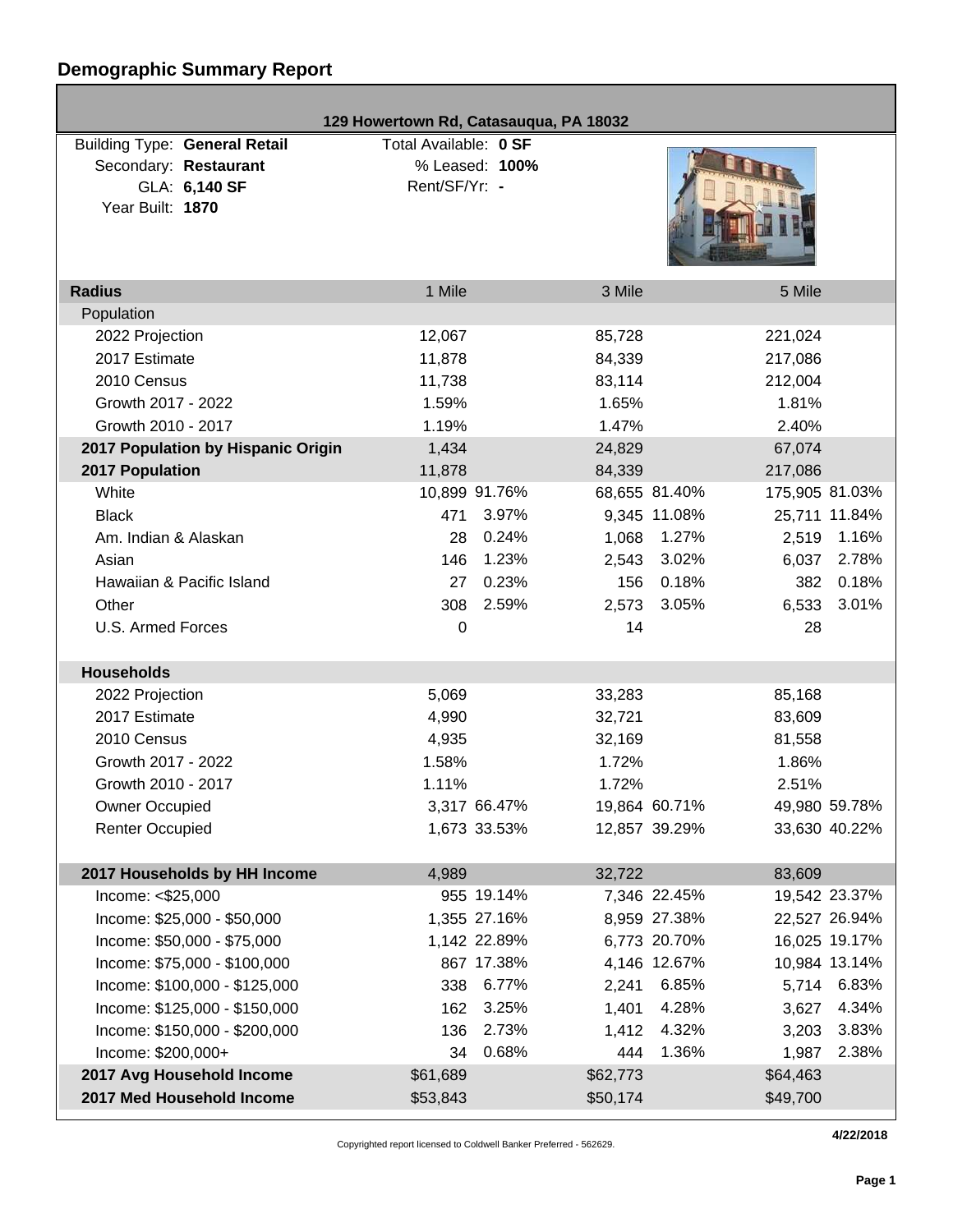г

|                                                                                                    | 129 Howertown Rd, Catasauqua, PA 18032                   |                |                                |
|----------------------------------------------------------------------------------------------------|----------------------------------------------------------|----------------|--------------------------------|
| <b>Building Type: General Retail</b><br>Secondary: Restaurant<br>GLA: 6,140 SF<br>Year Built: 1870 | Total Available: 0 SF<br>% Leased: 100%<br>Rent/SF/Yr: - |                |                                |
| <b>Radius</b>                                                                                      | 1 Mile                                                   | 3 Mile         | 5 Mile                         |
| <b>Population</b>                                                                                  |                                                          |                |                                |
| 2022 Projection                                                                                    | 12,067                                                   | 85,728         | 221,024                        |
| 2017 Estimate                                                                                      | 11,878                                                   | 84,339         | 217,086                        |
| 2010 Census                                                                                        | 11,738                                                   | 83,114         | 212,004                        |
| Growth 2017 - 2022                                                                                 | 1.59%                                                    | 1.65%          | 1.81%                          |
| Growth 2010 - 2017                                                                                 | 1.19%                                                    | 1.47%          | 2.40%                          |
| 2017 Population by Age                                                                             | 11,878                                                   | 84,339         | 217,086                        |
| Age 0 - 4                                                                                          | 708                                                      | 5.96%<br>5,315 | 6.30%<br>6.32%<br>13,716       |
| Age 5 - 9                                                                                          | 688                                                      | 5.79%<br>5,396 | 6.40%<br>6.31%<br>13,706       |
| Age 10 - 14                                                                                        | 692                                                      | 5.83%<br>5,565 | 6.60%<br>6.43%<br>13,958       |
| Age 15 - 19                                                                                        | 706                                                      | 5.94%<br>5,589 | 6.63%<br>6.57%<br>14,265       |
| Age 20 - 24                                                                                        | 707                                                      | 5.95%<br>5,507 | 6.53%<br>6.76%<br>14,683       |
| Age 25 - 29                                                                                        | 747                                                      | 6.29%<br>5,619 | 6.66%<br>6.90%<br>14,969       |
| Age 30 - 34                                                                                        | 807                                                      | 6.79%<br>5,789 | 6.86%<br>6.90%<br>14,970       |
| Age 35 - 39                                                                                        | 805                                                      | 6.78%<br>5,569 | 6.60%<br>14,104<br>6.50%       |
| Age 40 - 44                                                                                        | 776                                                      | 6.53%<br>5,248 | 6.22%<br>6.08%<br>13,188       |
| Age 45 - 49                                                                                        | 785                                                      | 6.61%<br>5,347 | 6.34%<br>6.18%<br>13,425       |
| Age 50 - 54                                                                                        | 834                                                      | 7.02%<br>5,667 | 6.72%<br>6.58%<br>14,287       |
| Age 55 - 59                                                                                        | 846                                                      | 7.12%<br>5,589 | 6.63%<br>6.59%<br>14,300       |
| Age 60 - 64                                                                                        | 744                                                      | 6.26%<br>4,814 | 5.71%<br>5.75%<br>12,473       |
| Age 65 - 69                                                                                        | 634                                                      | 5.34%<br>4,037 | 4.79%<br>4.88%<br>10,590       |
| Age 70 - 74                                                                                        | 472                                                      | 3.97%<br>3,010 | 3.66%<br>3.57%<br>7,936        |
| Age 75 - 79                                                                                        | 337                                                      | 2.84%<br>2,206 | 2.62%<br>5,770<br>2.66%        |
| Age 80 - 84                                                                                        | 267                                                      | 2.25%<br>1,794 | 2.13%<br>2.12%<br>4,609        |
| Age $85+$                                                                                          | 325                                                      | 2.74%<br>2,276 | 2.70%<br>2.83%<br>6,137        |
| Age 65+                                                                                            | 2,035 17.13%                                             |                | 13,323 15.80%<br>35,042 16.14% |
| <b>Median Age</b>                                                                                  | 40.50                                                    | 38.00          | 37.90                          |
| <b>Average Age</b>                                                                                 | 40.30                                                    | 38.70          | 38.80                          |
|                                                                                                    |                                                          |                |                                |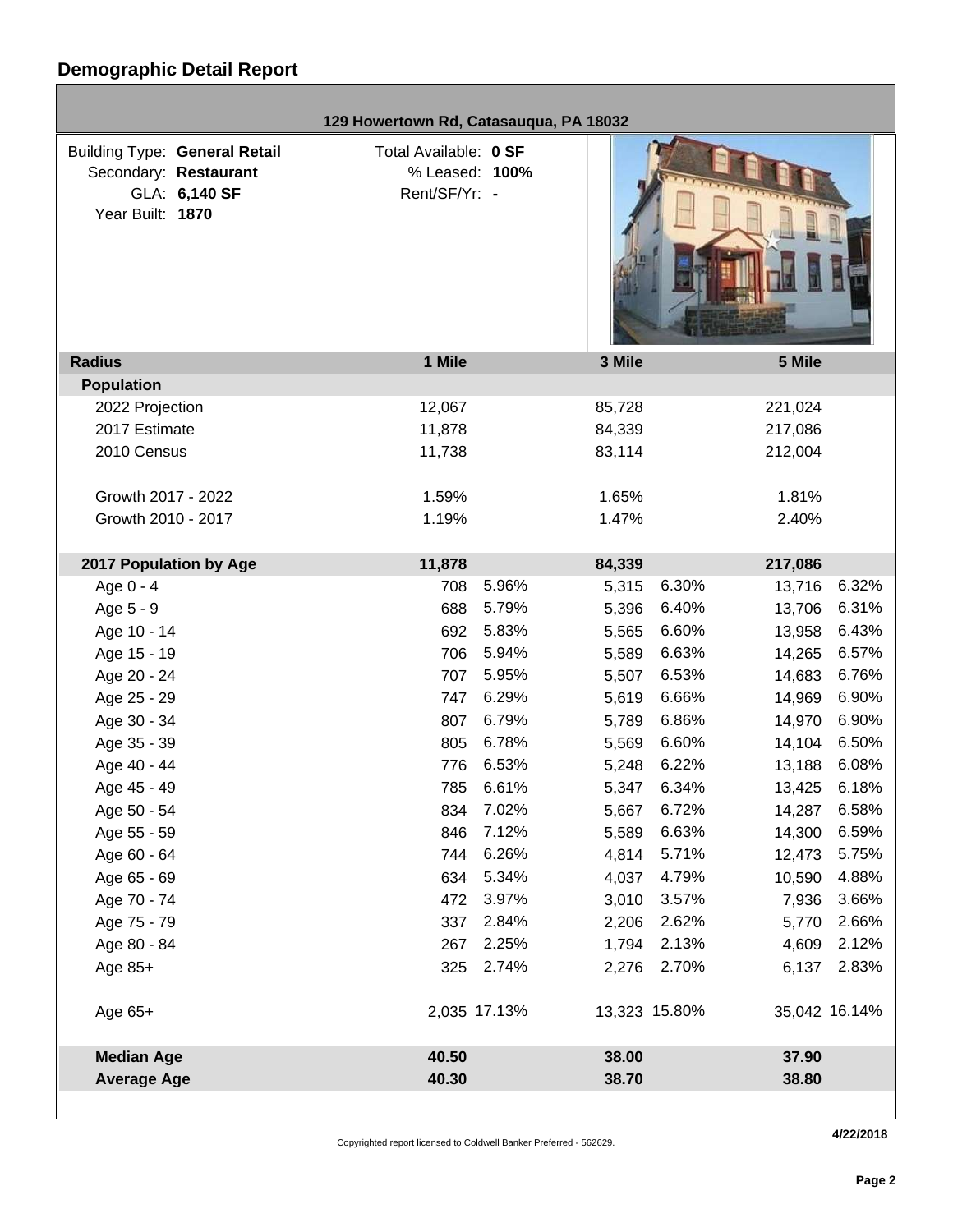## **Demographic Detail Report**

г

| 129 Howertown Rd, Catasauqua, PA 18032 |        |               |        |               |                |               |
|----------------------------------------|--------|---------------|--------|---------------|----------------|---------------|
| <b>Radius</b>                          | 1 Mile |               | 3 Mile |               | 5 Mile         |               |
| 2017 Population By Race                | 11,878 |               | 84,339 |               | 217,086        |               |
| White                                  |        | 10,899 91.76% |        | 68,655 81.40% | 175,905 81.03% |               |
| <b>Black</b>                           | 471    | 3.97%         |        | 9,345 11.08%  |                | 25,711 11.84% |
| Am. Indian & Alaskan                   | 28     | 0.24%         | 1,068  | 1.27%         |                | 2,519 1.16%   |
| Asian                                  | 146    | 1.23%         | 2,543  | 3.02%         | 6,037          | 2.78%         |
| Hawaiian & Pacific Island              | 27     | 0.23%         | 156    | 0.18%         |                | 382 0.18%     |
| Other                                  |        | 308 2.59%     |        | 2,573 3.05%   |                | 6,533 3.01%   |
|                                        |        |               |        |               |                |               |
| <b>Population by Hispanic Origin</b>   | 11,878 |               | 84,339 |               | 217,086        |               |
| Non-Hispanic Origin                    |        | 10,445 87.94% |        | 59,508 70.56% | 150,013 69.10% |               |
| Hispanic Origin                        |        | 1,433 12.06%  |        | 24,830 29.44% |                | 67,074 30.90% |
|                                        |        |               |        |               |                |               |
| 2017 Median Age, Male                  | 39.20  |               | 36.60  |               | 36.50          |               |
| 2017 Average Age, Male                 | 38.90  |               | 37.40  |               | 37.50          |               |
|                                        |        |               |        |               |                |               |
| 2017 Median Age, Female                | 41.90  |               | 39.40  |               | 39.30          |               |
| 2017 Average Age, Female               | 41.50  |               | 40.00  |               | 40.10          |               |
| 2017 Population by Occupation          |        |               |        |               |                |               |
| <b>Classification</b>                  | 9,649  |               | 66,944 |               | 172,859        |               |
| Civilian Employed                      |        | 6,049 62.69%  |        | 41,756 62.37% | 104,636 60.53% |               |
| Civilian Unemployed                    |        | 284 2.94%     |        | 2,626 3.92%   |                | 6,585 3.81%   |
| Civilian Non-Labor Force               |        | 3,316 34.37%  |        | 22,548 33.68% |                | 61,610 35.64% |
| <b>Armed Forces</b>                    |        | $0.00\%$      |        | 14 0.02%      |                | 28 0.02%      |
|                                        |        |               |        |               |                |               |
| <b>Households by Marital Status</b>    |        |               |        |               |                |               |
| Married                                | 2,262  |               | 14,379 |               | 35,787         |               |
| Married No Children                    | 1,421  |               | 8,789  |               | 22,112         |               |
| Married w/Children                     | 841    |               | 5,591  |               | 13,675         |               |
|                                        |        |               |        |               |                |               |
| 2017 Population by Education           | 8,920  |               | 60,800 |               | 155,952        |               |
| Some High School, No Diploma           |        | 932 10.45%    |        | 9,137 15.03%  |                | 24,156 15.49% |
| High School Grad (Incl Equivalency)    |        | 3,556 39.87%  |        | 21,704 35.70% |                | 52,226 33.49% |
| Some College, No Degree                |        | 2,307 25.86%  |        | 15,423 25.37% |                | 39,012 25.02% |
| Associate Degree                       |        | 542 6.08%     |        | 3,833 6.30%   |                | 9,193 5.89%   |
| <b>Bachelor Degree</b>                 |        | 1,130 12.67%  |        | 7,334 12.06%  |                | 20,317 13.03% |
| <b>Advanced Degree</b>                 | 453    | 5.08%         | 3,369  | 5.54%         | 11,048         | 7.08%         |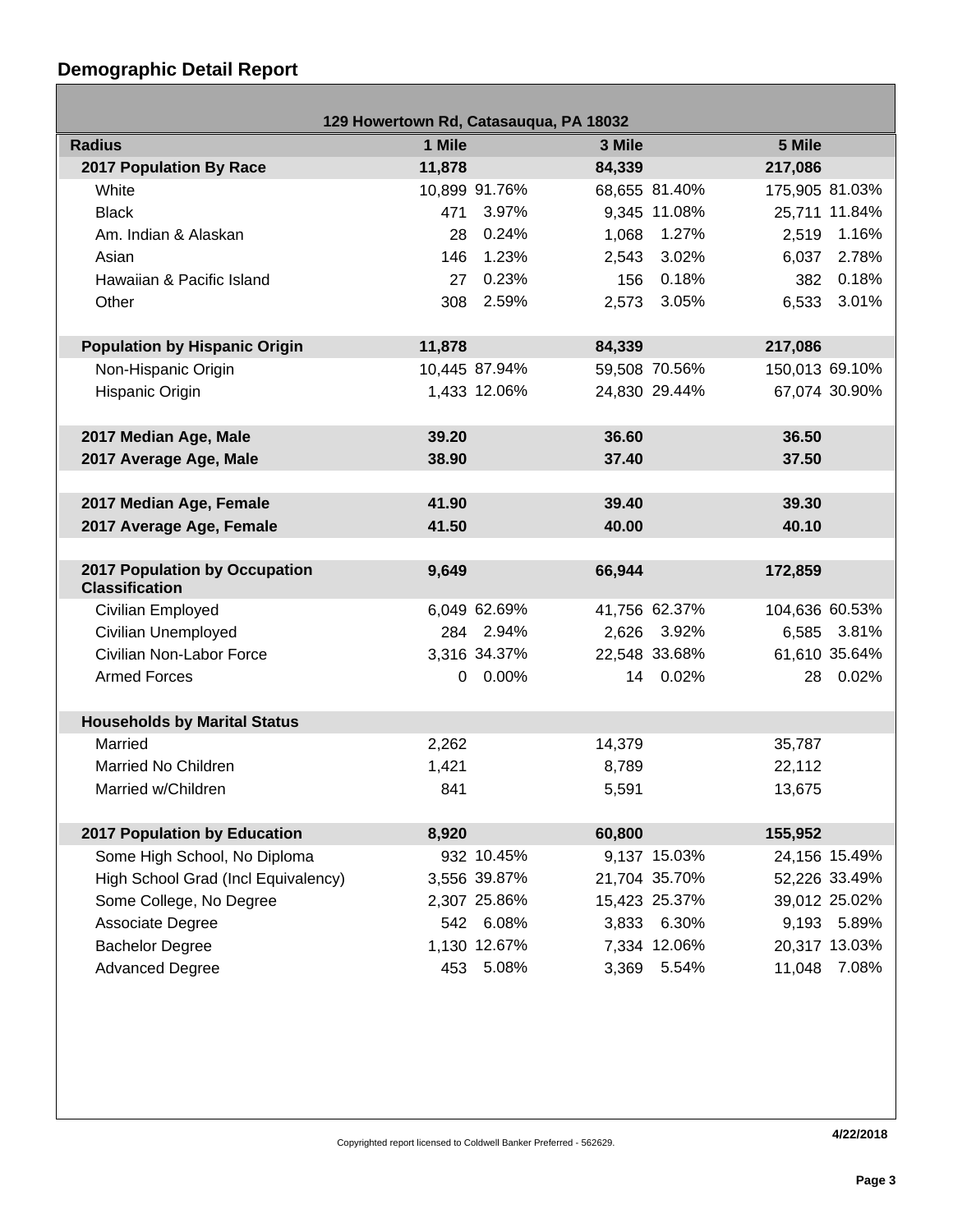## **Demographic Detail Report**

| 129 Howertown Rd, Catasauqua, PA 18032 |          |              |        |               |         |               |
|----------------------------------------|----------|--------------|--------|---------------|---------|---------------|
| <b>Radius</b>                          | 1 Mile   |              | 3 Mile |               | 5 Mile  |               |
| <b>2017 Population by Occupation</b>   | 11,137   |              | 78,835 |               | 198,130 |               |
| Real Estate & Finance                  |          | 412 3.70%    |        | 2,554 3.24%   | 6,387   | 3.22%         |
| Professional & Management              |          | 2,115 18.99% |        | 14,560 18.47% |         | 39,915 20.15% |
| <b>Public Administration</b>           | 213      | 1.91%        | 1,150  | 1.46%         | 2,787   | 1.41%         |
| <b>Education &amp; Health</b>          |          | 1,336 12.00% |        | 9,254 11.74%  |         | 25,344 12.79% |
| <b>Services</b>                        | 961      | 8.63%        | 7,845  | 9.95%         | 19,227  | 9.70%         |
| Information                            | 112      | 1.01%        | 800    | 1.01%         | 2,401   | 1.21%         |
| Sales                                  |          | 1,764 15.84% |        | 11,633 14.76% |         | 28,726 14.50% |
| Transportation                         | 10       | 0.09%        | 1,316  | 1.67%         | 3,508   | 1.77%         |
| Retail                                 | 887      | 7.96%        | 5,587  | 7.09%         | 13,662  | 6.90%         |
| Wholesale                              | 155      | 1.39%        | 1,559  | 1.98%         | 3,828   | 1.93%         |
| Manufacturing                          | 919      | 8.25%        | 5,909  | 7.50%         | 14,100  | 7.12%         |
| Production                             | 927      | 8.32%        |        | 8,067 10.23%  | 18,596  | 9.39%         |
| Construction                           | 719      | 6.46%        | 3,285  | 4.17%         | 7,695   | 3.88%         |
| <b>Utilities</b>                       | 297      | 2.67%        | 3,126  | 3.97%         | 6,644   | 3.35%         |
| Agriculture & Mining                   | 27       | 0.24%        | 140    | 0.18%         | 359     | 0.18%         |
| Farming, Fishing, Forestry             | $\Omega$ | 0.00%        | 73     | 0.09%         | 159     | 0.08%         |
| <b>Other Services</b>                  | 283      | 2.54%        | 1,977  | 2.51%         | 4,792   | 2.42%         |
|                                        |          |              |        |               |         |               |
| 2017 Worker Travel Time to Job         | 5,987    |              | 40,826 |               | 100,867 |               |
| <30 Minutes                            |          | 4,566 76.27% |        | 29,638 72.60% |         | 74,083 73.45% |
| 30-60 Minutes                          |          | 1,029 17.19% |        | 8,193 20.07%  |         | 19,371 19.20% |
| 60+ Minutes                            |          | 392 6.55%    |        | 2,995 7.34%   | 7,413   | 7.35%         |
|                                        |          |              |        |               |         |               |
| 2010 Households by HH Size             | 4,934    |              | 32,168 |               | 81,558  |               |
| 1-Person Households                    |          | 1,466 29.71% |        | 8,892 27.64%  |         | 23,910 29.32% |
| 2-Person Households                    |          | 1,622 32.87% |        | 10,107 31.42% |         | 25,662 31.46% |
| 3-Person Households                    |          | 868 17.59%   |        | 5,413 16.83%  |         | 13,152 16.13% |
| 4-Person Households                    |          | 644 13.05%   |        | 4,263 13.25%  |         | 10,344 12.68% |
| 5-Person Households                    |          | 221 4.48%    |        | 2,009 6.25%   |         | 4,881 5.98%   |
| 6-Person Households                    | 84       | 1.70%        | 809    | 2.51%         | 2,028   | 2.49%         |
| 7 or more Person Households            | 29       | 0.59%        | 675    | 2.10%         | 1,581   | 1.94%         |
|                                        |          |              |        |               |         |               |
| 2017 Average Household Size            | 2.40     |              | 2.60   |               | 2.50    |               |
|                                        |          |              |        |               |         |               |
| <b>Households</b>                      |          |              |        |               |         |               |
| 2022 Projection                        | 5,069    |              | 33,283 |               | 85,168  |               |
| 2017 Estimate                          | 4,990    |              | 32,721 |               | 83,609  |               |
| 2010 Census                            | 4,935    |              | 32,169 |               | 81,558  |               |
| Growth 2017 - 2022                     | 1.58%    |              | 1.72%  |               | 1.86%   |               |
| Growth 2010 - 2017                     | 1.11%    |              | 1.72%  |               | 2.51%   |               |
|                                        |          |              |        |               |         |               |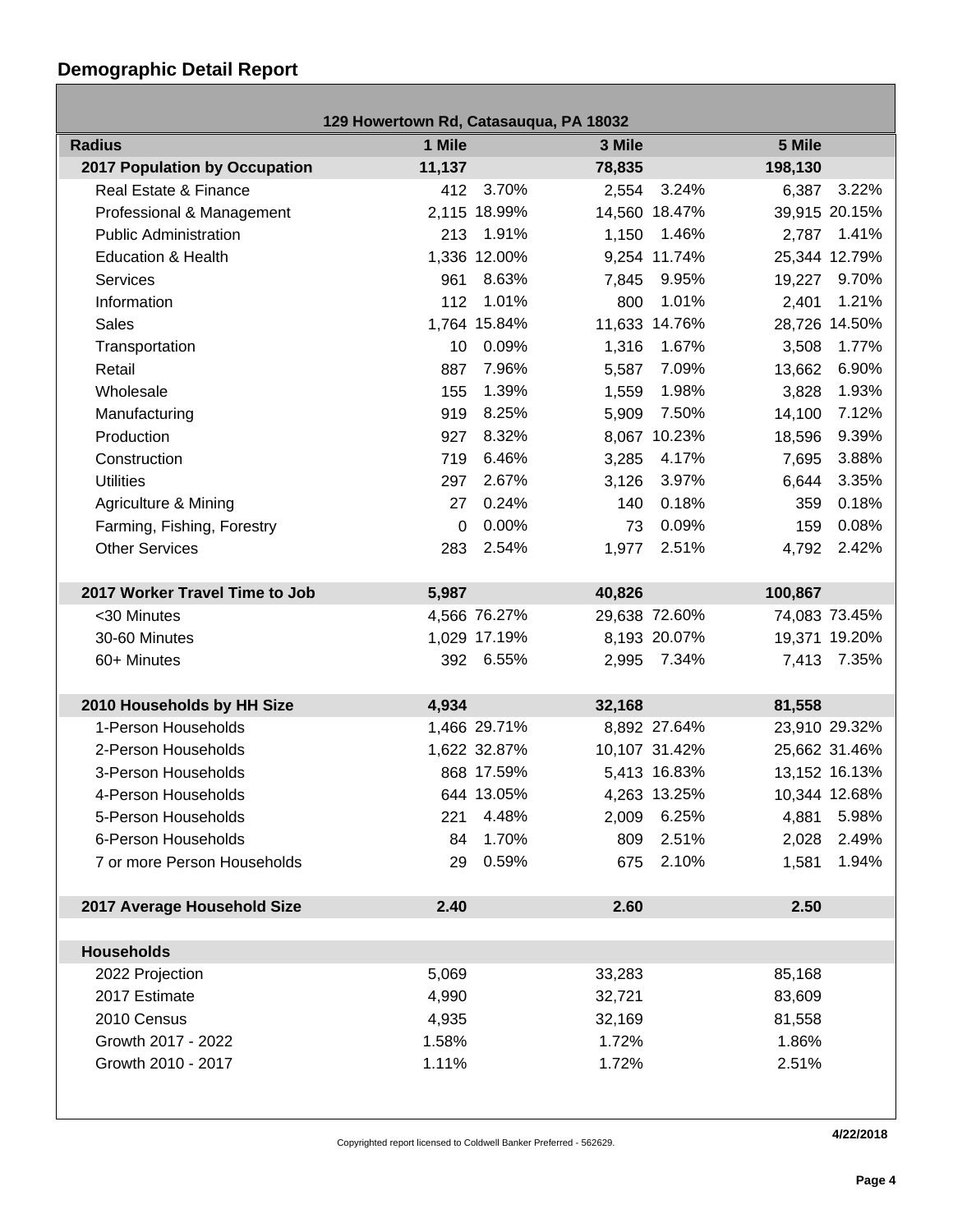## **Demographic Detail Report**

Г

| 129 Howertown Rd, Catasauqua, PA 18032 |           |              |           |               |           |               |
|----------------------------------------|-----------|--------------|-----------|---------------|-----------|---------------|
| <b>Radius</b>                          | 1 Mile    |              | 3 Mile    |               | 5 Mile    |               |
| 2017 Households by HH Income           | 4,989     |              | 32,722    |               | 83,609    |               |
| $<$ \$25,000                           |           | 955 19.14%   |           | 7,346 22.45%  |           | 19,542 23.37% |
| \$25,000 - \$50,000                    |           | 1,355 27.16% |           | 8,959 27.38%  |           | 22,527 26.94% |
| \$50,000 - \$75,000                    |           | 1,142 22.89% |           | 6,773 20.70%  |           | 16,025 19.17% |
| \$75,000 - \$100,000                   |           | 867 17.38%   |           | 4,146 12.67%  |           | 10,984 13.14% |
| $$100,000 - $125,000$                  |           | 338 6.77%    | 2,241     | 6.85%         |           | 5,714 6.83%   |
| \$125,000 - \$150,000                  | 162       | 3.25%        | 1,401     | 4.28%         |           | 3,627 4.34%   |
| \$150,000 - \$200,000                  | 136       | 2.73%        | 1,412     | 4.32%         | 3,203     | 3.83%         |
| \$200,000+                             | 34        | 0.68%        | 444       | 1.36%         |           | 1,987 2.38%   |
|                                        |           |              |           |               |           |               |
| 2017 Avg Household Income              | \$61,689  |              | \$62,773  |               | \$64,463  |               |
| 2017 Med Household Income              | \$53,843  |              | \$50,174  |               | \$49,700  |               |
|                                        |           |              |           |               |           |               |
| <b>2017 Occupied Housing</b>           | 4,990     |              | 32,721    |               | 83,610    |               |
| Owner Occupied                         |           | 3,317 66.47% |           | 19,864 60.71% |           | 49,980 59.78% |
| <b>Renter Occupied</b>                 |           | 1,673 33.53% |           | 12,857 39.29% |           | 33,630 40.22% |
| <b>2010 Housing Units</b>              | 5,205     |              | 33,904    |               | 86,536    |               |
| 1 Unit                                 |           | 3,740 71.85% |           | 24,059 70.96% |           | 59,731 69.02% |
| $2 - 4$ Units                          |           | 431 8.28%    |           | 3,770 11.12%  |           | 11,642 13.45% |
| 5 - 19 Units                           |           | 655 12.58%   |           | 4,020 11.86%  |           | 8,714 10.07%  |
| 20+ Units                              |           | 379 7.28%    |           | 2,055 6.06%   |           | 6,449 7.45%   |
|                                        |           |              |           |               |           |               |
| 2017 Housing Value                     | 3,318     |              | 19,864    |               | 49,980    |               |
| $<$ \$100,000                          | 294       | 8.86%        |           | 3,409 17.16%  |           | 7,902 15.81%  |
| \$100,000 - \$200,000                  |           | 2,295 69.17% |           | 10,246 51.58% |           | 24,661 49.34% |
| \$200,000 - \$300,000                  |           | 617 18.60%   |           | 4,627 23.29%  |           | 11,886 23.78% |
| \$300,000 - \$400,000                  |           | 112 3.38%    |           | 1,306 6.57%   |           | 3,932 7.87%   |
| \$400,000 - \$500,000                  | 0         | $0.00\%$     | 200       | 1.01%         | 902       | 1.80%         |
| \$500,000 - \$1,000,000                |           | $0.00\%$     |           | 45 0.23%      |           | 598 1.20%     |
| $$1,000,000+$                          |           | $0.00\%$     | 31        | 0.16%         |           | 99 0.20%      |
| 2017 Median Home Value                 | \$159,477 |              | \$163,663 |               | \$169,291 |               |
|                                        |           |              |           |               |           |               |
| 2017 Housing Units by Yr Built         | 5,216     |              | 34,167    |               | 87,132    |               |
| Built 2010+                            | 32        | 0.61%        | 836       | 2.45%         |           | 2,504 2.87%   |
| Built 2000 - 2010                      | 194       | 3.72%        | 1,951     | 5.71%         | 4,624     | 5.31%         |
| Built 1990 - 1999                      | 217       | 4.16%        | 2,096     | 6.13%         | 5,309     | 6.09%         |
| Built 1980 - 1989                      | 391       | 7.50%        |           | 2,810 8.22%   |           | 7,125 8.18%   |
| Built 1970 - 1979                      |           | 878 16.83%   |           | 4,150 12.15%  |           | 9,928 11.39%  |
| Built 1960 - 1969                      |           | 547 10.49%   |           | 4,327 12.66%  |           | 10,135 11.63% |
| Built 1950 - 1959                      |           | 633 12.14%   |           | 4,876 14.27%  |           | 12,285 14.10% |
| Built <1949                            |           | 2,324 44.56% |           | 13,121 38.40% |           | 35,222 40.42% |
| 2017 Median Year Built                 | 1953      |              | 1957      |               | 1956      |               |

Copyrighted report licensed to Coldwell Banker Preferred - 562629.

**4/22/2018**

- 1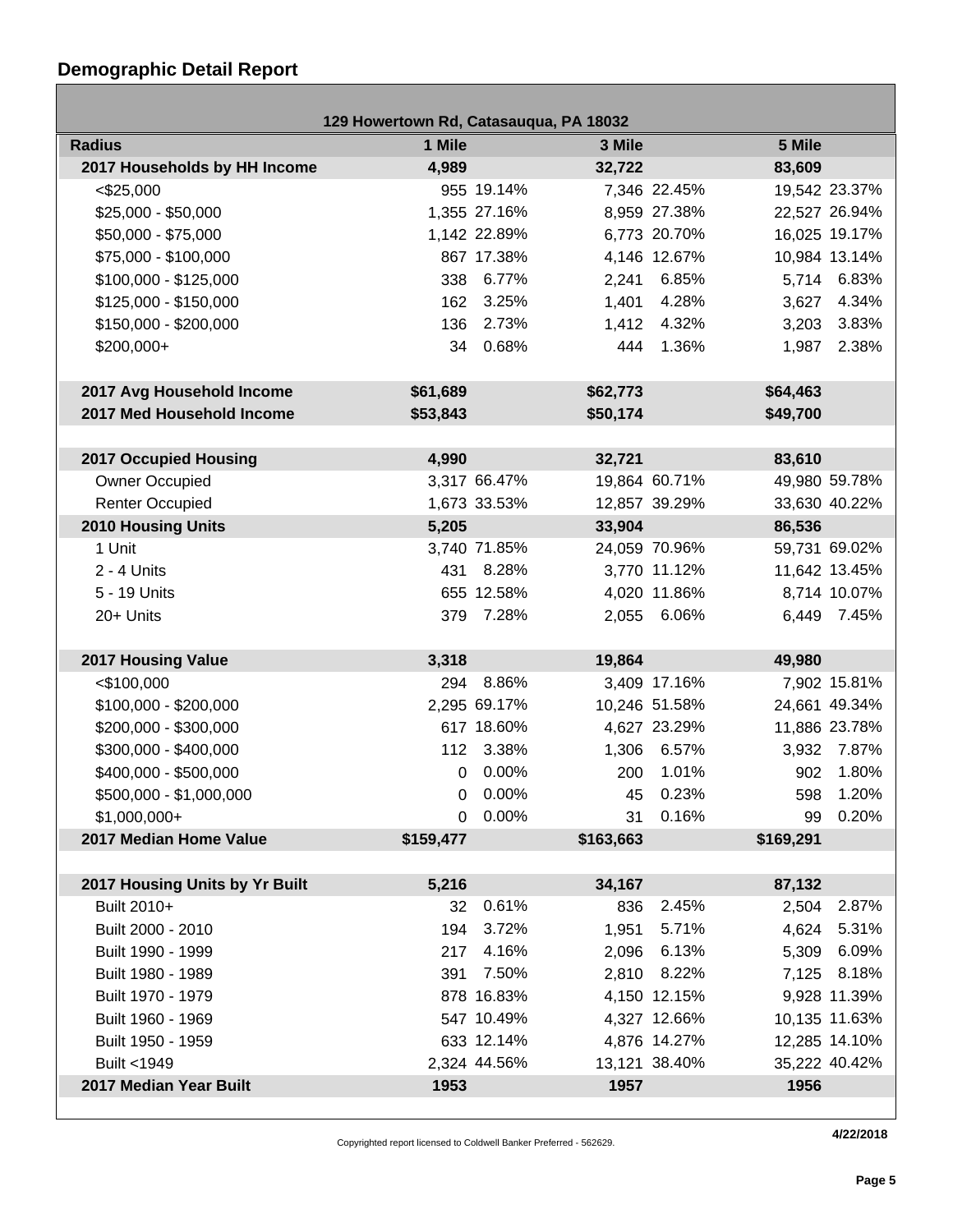| 129 Howertown Rd, Catasauqua, PA 18032                                                             |                                        |                |        |               |        |               |
|----------------------------------------------------------------------------------------------------|----------------------------------------|----------------|--------|---------------|--------|---------------|
| <b>Building Type: General Retail</b><br>Secondary: Restaurant<br>GLA: 6,140 SF<br>Year Built: 1870 | Total Available: 0 SF<br>Rent/SF/Yr: - | % Leased: 100% |        |               |        |               |
| <b>Description</b>                                                                                 | 2010                                   |                | 2017   |               | 2022   |               |
| <b>Population</b>                                                                                  | 11,738                                 |                | 11,878 |               | 12,067 |               |
| Age 0 - 4                                                                                          | 657                                    | 5.60%          | 708    | 5.96%         | 736    | 6.10%         |
| Age 5 - 9                                                                                          | 657                                    | 5.60%          | 688    | 5.79%         | 718    | 5.95%         |
| Age 10 - 14                                                                                        | 702                                    | 5.98%          | 692    | 5.83%         | 702    | 5.82%         |
| Age 15 - 19                                                                                        | 734                                    | 6.25%          | 706    | 5.94%         | 702    | 5.82%         |
| Age 20 - 24                                                                                        | 664                                    | 5.66%          | 707    | 5.95%         | 707    | 5.86%         |
| Age 25 - 29                                                                                        | 846                                    | 7.21%          | 747    | 6.29%         | 723    | 5.99%         |
| Age 30 - 34                                                                                        | 792                                    | 6.75%          | 807    | 6.79%         | 762    | 6.31%         |
| Age 35 - 39                                                                                        | 780                                    | 6.65%          | 805    | 6.78%         | 789    | 6.54%         |
| Age 40 - 44                                                                                        | 828                                    | 7.05%          | 776    | 6.53%         | 791    | 6.56%         |
| Age 45 - 49                                                                                        | 863                                    | 7.35%          | 785    | 6.61%         | 779    | 6.46%         |
| Age 50 - 54                                                                                        | 921                                    | 7.85%          | 834    | 7.02%         | 789    | 6.54%         |
| Age 55 - 59                                                                                        | 797                                    | 6.79%          | 846    | 7.12%         | 801    | 6.64%         |
| Age 60 - 64                                                                                        | 662                                    | 5.64%          | 744    | 6.26%         | 776    | 6.43%         |
| Age 65 - 69                                                                                        | 515                                    | 4.39%          | 634    | 5.34%         | 687    | 5.69%         |
| Age 70 - 74                                                                                        | 367                                    | 3.13%          | 472    | 3.97%         | 558    | 4.62%         |
| Age 75 - 79                                                                                        | 353                                    | 3.01%          | 337    | 2.84%         | 410    | 3.40%         |
| Age 80 - 84                                                                                        | 326                                    | 2.78%          | 267    | 2.25%         | 285    | 2.36%         |
| Age 85+                                                                                            | 276                                    | 2.35%          | 325    | 2.74%         | 354    | 2.93%         |
| Age 15+                                                                                            |                                        | 9,724 82.84%   |        | 9,792 82.44%  |        | 9,913 82.15%  |
| Age 20+                                                                                            |                                        | 8,990 76.59%   |        | 9,086 76.49%  |        | 9,211 76.33%  |
| Age 65+                                                                                            |                                        | 1,837 15.65%   |        | 2,035 17.13%  |        | 2,294 19.01%  |
| <b>Median Age</b>                                                                                  | 40                                     |                | 41     |               | 41     |               |
| <b>Average Age</b>                                                                                 | 39.80                                  |                | 40.30  |               | 40.80  |               |
| <b>Population By Race</b>                                                                          | 11,738                                 |                | 11,878 |               | 12,067 |               |
| White                                                                                              |                                        | 10,978 93.53%  |        | 10,899 91.76% |        | 10,936 90.63% |
| <b>Black</b>                                                                                       | 352                                    | 3.00%          | 471    | 3.97%         | 557    | 4.62%         |
| Am. Indian & Alaskan                                                                               | 22                                     | 0.19%          | 28     | 0.24%         | 33     | 0.27%         |
| Asian                                                                                              | 115                                    | 0.98%          | 146    | 1.23%         |        | 1.40%         |
| Hawaiian & Pacific Islander                                                                        |                                        | 0.15%          |        | 0.23%         | 169    | 0.22%         |
|                                                                                                    | 18                                     | 2.09%          | 27     | 2.59%         | 27     | 2.86%         |
| Other                                                                                              | 245                                    |                | 308    |               | 345    |               |

Copyrighted report licensed to Coldwell Banker Preferred - 562629.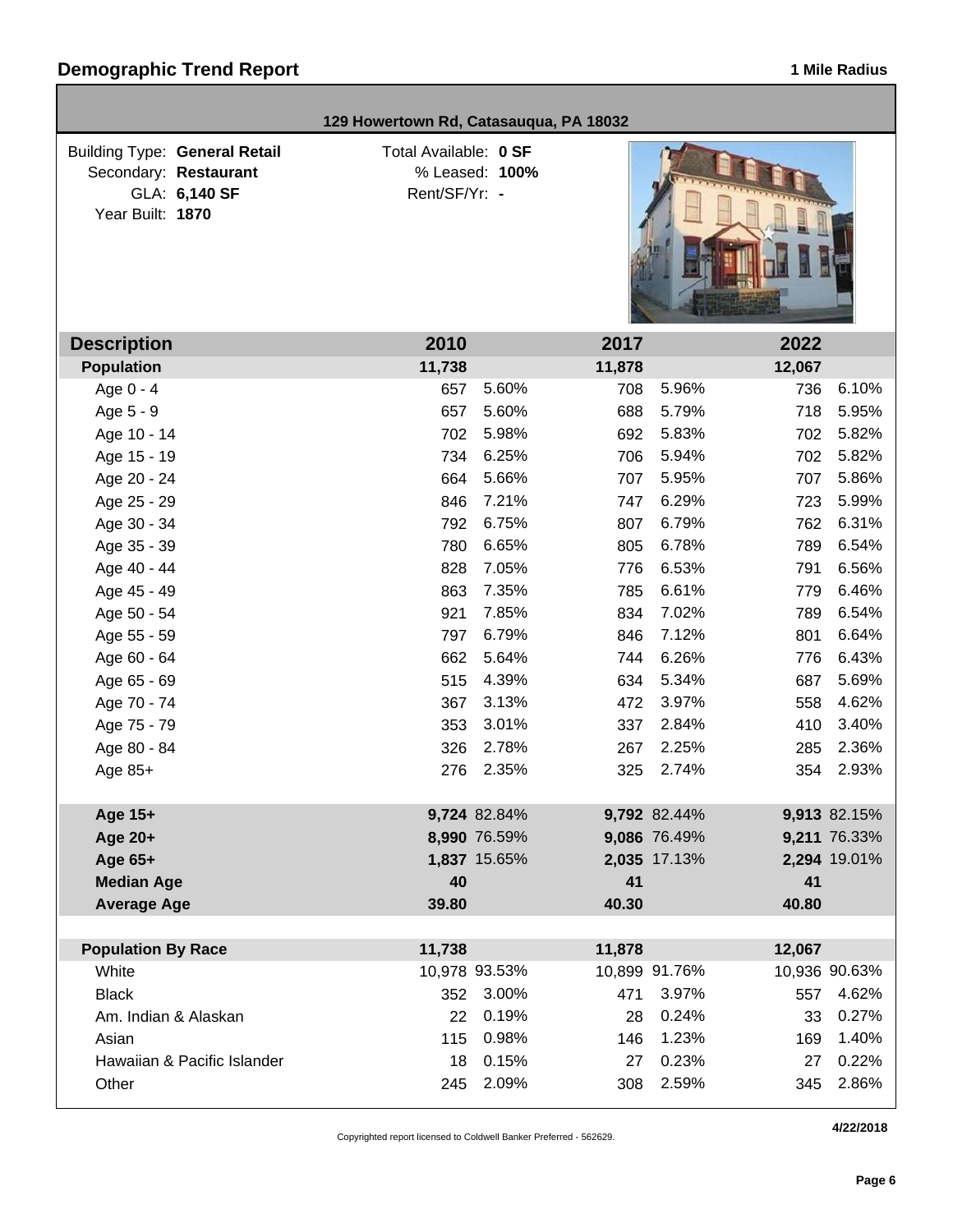## **Demographic Trend Report 1 Mile Radius 1 Mile Radius**

| 129 Howertown Rd, Catasauqua, PA 18032 |          |              |          |              |          |              |
|----------------------------------------|----------|--------------|----------|--------------|----------|--------------|
| <b>Description</b>                     | 2010     |              | 2017     |              | 2022     |              |
| <b>Population by Race (Hispanic)</b>   | 1,046    |              | 1,433    |              | 1,689    |              |
| White                                  |          | 880 84.13%   |          | 1,196 83.46% |          | 1,406 83.24% |
| <b>Black</b>                           | 73       | 6.98%        | 103      | 7.19%        | 126      | 7.46%        |
| Am. Indian & Alaskan                   | 16       | 1.53%        | 22       | 1.54%        | 27       | 1.60%        |
| Asian                                  | 8        | 0.76%        | 13       | 0.91%        | 16       | 0.95%        |
| Hawaiian & Pacific Islander            | 16       | 1.53%        | 24       | 1.67%        | 23       | 1.36%        |
| Other                                  | 54       | 5.16%        | 76       | 5.30%        | 92       | 5.45%        |
|                                        |          |              |          |              |          |              |
| <b>Household by Household Income</b>   | 4,935    |              | 4,989    |              | 5,067    |              |
| $<$ \$25,000                           |          | 1,193 24.17% |          | 955 19.14%   |          | 950 18.75%   |
| $$25,000 - $50,000$                    |          | 1,287 26.08% |          | 1,355 27.16% |          | 1,381 27.25% |
| \$50,000 - \$75,000                    |          | 1,203 24.38% |          | 1,142 22.89% |          | 1,134 22.38% |
| \$75,000 - \$100,000                   |          | 742 15.04%   |          | 867 17.38%   |          | 890 17.56%   |
| $$100,000 - $125,000$                  | 262      | 5.31%        | 338      | 6.77%        | 351      | 6.93%        |
| $$125,000 - $150,000$                  | 143      | 2.90%        | 162      | 3.25%        | 177      | 3.49%        |
| \$150,000 - \$200,000                  | 51       | 1.03%        | 136      | 2.73%        | 149      | 2.94%        |
| \$200,000+                             | 54       | 1.09%        | 34       | 0.68%        | 35       | 0.69%        |
|                                        |          |              |          |              |          |              |
| <b>Average Household Income</b>        | \$57,052 |              | \$61,689 |              | \$62,415 |              |
| <b>Median Household Income</b>         | \$49,656 |              | \$53,843 |              | \$54,236 |              |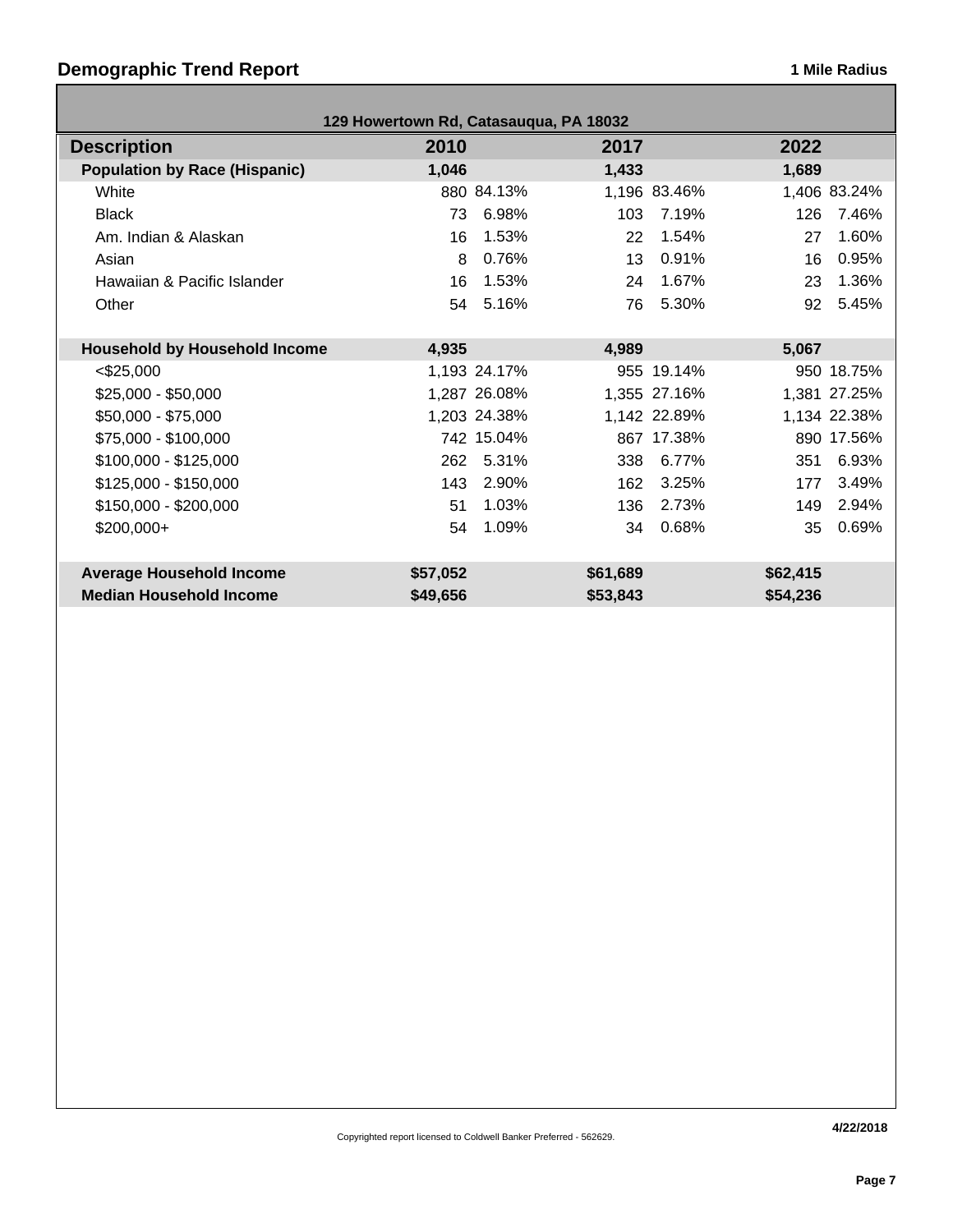# **Consumer Spending Report**

|                                                                                                                                                                | 129 Howertown Rd, Catasauqua, PA 18032 |           |             |
|----------------------------------------------------------------------------------------------------------------------------------------------------------------|----------------------------------------|-----------|-------------|
| <b>Building Type: General Retail</b><br>Secondary: Restaurant<br>GLA: 6,140 SF<br>Year Built: 1870<br>Total Available: 0 SF<br>% Leased: 100%<br>Rent/SF/Yr: - |                                        |           |             |
| 2017 Annual Spending (\$000s)                                                                                                                                  | 1 Mile                                 | 3 Mile    | 5 Mile      |
| <b>Total Specified Consumer Spending</b>                                                                                                                       | \$112,746                              | \$738,930 | \$1,891,354 |
| <b>Total Apparel</b>                                                                                                                                           | \$6,528                                | \$46,258  | \$117,914   |
| Women's Apparel                                                                                                                                                | 2,601                                  | 18,139    | 46,338      |
| Men's Apparel                                                                                                                                                  | 1,399                                  | 9,653     | 24,612      |
| Girl's Apparel                                                                                                                                                 | 479                                    | 3,646     | 9,311       |
| Boy's Apparel                                                                                                                                                  | 332                                    | 2,537     | 6,461       |
| Infant Apparel                                                                                                                                                 | 301                                    | 2,149     | 5,543       |
| Footwear                                                                                                                                                       | 1,416                                  | 10,133    | 25,648      |
| <b>Total Entertainment &amp; Hobbies</b>                                                                                                                       | \$9,679                                | \$61,008  | \$154,980   |
| Entertainment                                                                                                                                                  | 1,377                                  | 9,395     | 24,075      |
| Audio & Visual Equipment/Service                                                                                                                               | 4,812                                  | 30,874    | 78,639      |
| <b>Reading Materials</b>                                                                                                                                       | 469                                    | 2,768     | 7,108       |
| Pets, Toys, & Hobbies                                                                                                                                          | 3,021                                  | 17,970    | 45,158      |
| Personal Items                                                                                                                                                 | 6,959                                  | 44,852    | 114,401     |
| <b>Total Food and Alcohol</b>                                                                                                                                  | \$33,454                               | \$221,482 | \$563,774   |
| Food At Home                                                                                                                                                   | 19,282                                 | 128,644   | 325,730     |
| Food Away From Home                                                                                                                                            | 12,007                                 | 78,924    | 202,205     |
| <b>Alcoholic Beverages</b>                                                                                                                                     | 2,166                                  | 13,914    | 35,840      |
| <b>Total Household</b>                                                                                                                                         | \$15,142                               | \$99,153  | \$256,799   |
| House Maintenance & Repair                                                                                                                                     | 3,344                                  | 20,207    | 51,341      |
| Household Equip & Furnishings                                                                                                                                  | 6,196                                  | 41,178    | 106,179     |
| <b>Household Operations</b>                                                                                                                                    | 4,353                                  | 29,148    | 76,100      |
| <b>Housing Costs</b>                                                                                                                                           | 1,249                                  | 8,620     | 23,180      |
|                                                                                                                                                                |                                        |           |             |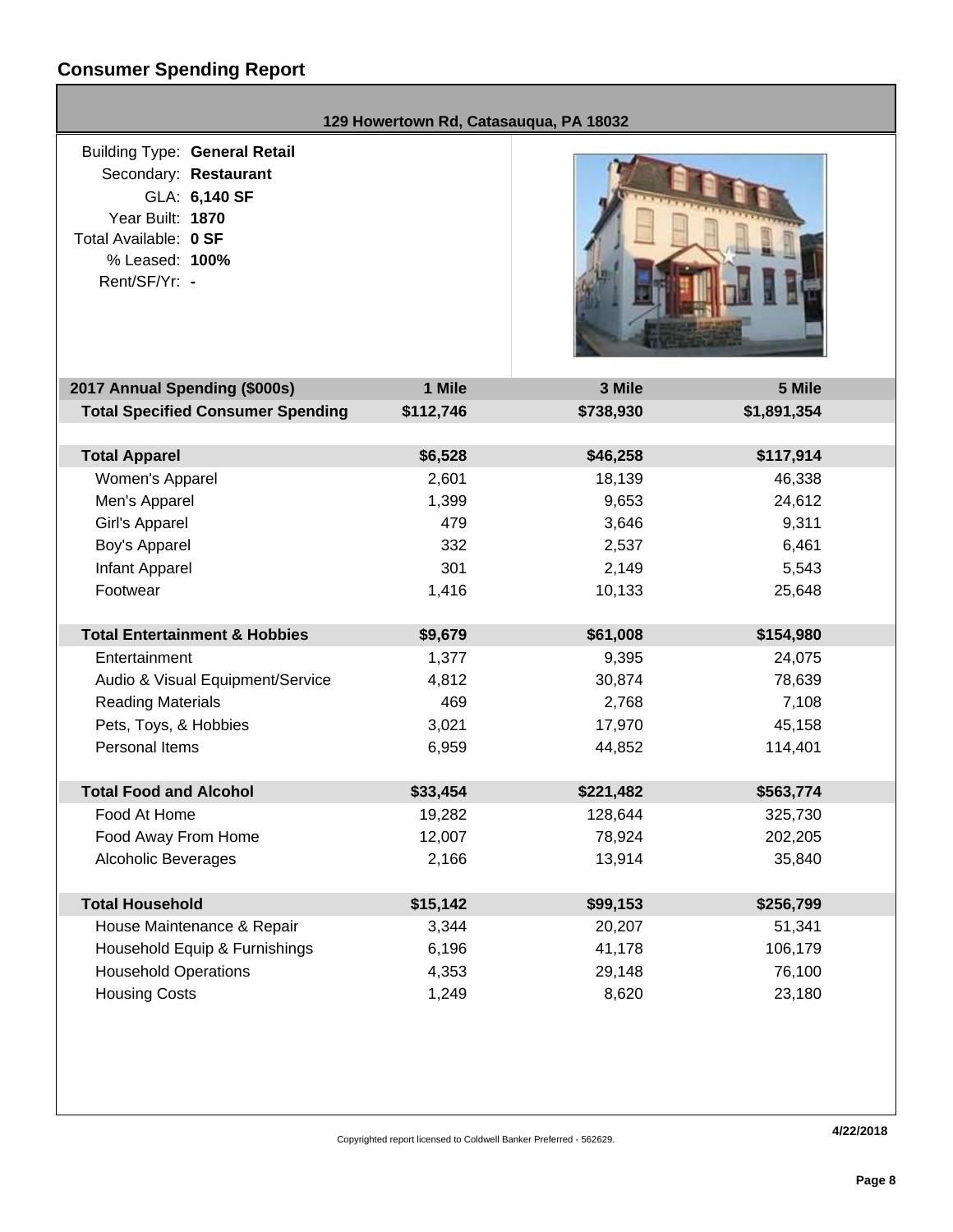## **Consumer Spending Report**

| 129 Howertown Rd, Catasauqua, PA 18032 |          |           |           |  |  |
|----------------------------------------|----------|-----------|-----------|--|--|
|                                        |          |           |           |  |  |
| 2017 Annual Spending (000s)            | 1 Mile   | 3 Mile    | 5 Mile    |  |  |
| <b>Total Transportation/Maint.</b>     | \$27,974 | \$181,745 | \$465,903 |  |  |
| <b>Vehicle Purchases</b>               | 11,344   | 72,250    | 185,603   |  |  |
| Gasoline                               | 9,604    | 62,614    | 158,123   |  |  |
| <b>Vehicle Expenses</b>                | 758      | 5,520     | 15,053    |  |  |
| Transportation                         | 2,464    | 17,020    | 45,032    |  |  |
| Automotive Repair & Maintenance        | 3,804    | 24,341    | 62,092    |  |  |
|                                        |          |           |           |  |  |
| <b>Total Health Care</b>               | \$6,780  | \$41,652  | \$105,843 |  |  |
| <b>Medical Services</b>                | 3,704    | 23,090    | 58,883    |  |  |
| <b>Prescription Drugs</b>              | 2,448    | 14,545    | 36,652    |  |  |
| <b>Medical Supplies</b>                | 628      | 4,017     | 10,308    |  |  |
|                                        |          |           |           |  |  |
| <b>Total Education/Day Care</b>        | \$6,230  | \$42,780  | \$111,741 |  |  |
| Education                              | 4,004    | 27,989    | 72,833    |  |  |
| Fees & Admissions                      | 2,226    | 14,791    | 38,908    |  |  |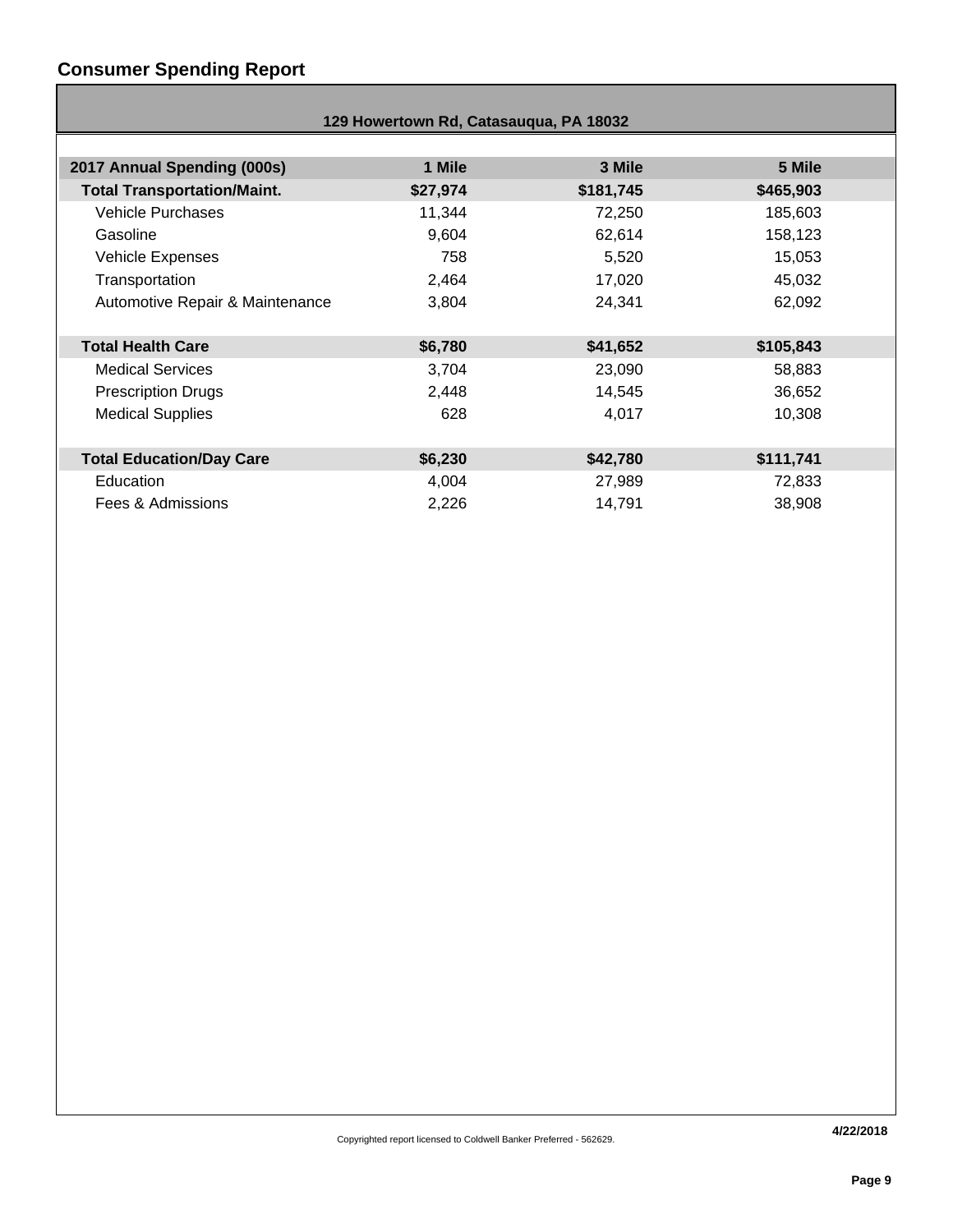|                                                                                                    | 129 Howertown Rd, Catasauqua, PA 18032                   |             |                |  |  |  |
|----------------------------------------------------------------------------------------------------|----------------------------------------------------------|-------------|----------------|--|--|--|
| <b>Building Type: General Retail</b><br>Secondary: Restaurant<br>GLA: 6,140 SF<br>Year Built: 1870 | Total Available: 0 SF<br>% Leased: 100%<br>Rent/SF/Yr: - |             |                |  |  |  |
| <b>Business Employment by Type</b>                                                                 | # of Businesses                                          | # Employees | #Emp/Bus       |  |  |  |
| <b>Total Businesses</b>                                                                            | 328                                                      | 2,262       | $\overline{7}$ |  |  |  |
| Retail & Wholesale Trade                                                                           | 64                                                       | 430         | $\overline{7}$ |  |  |  |
| <b>Hospitality &amp; Food Service</b>                                                              | 17                                                       | 102         | 6              |  |  |  |
| Real Estate, Renting, Leasing                                                                      | 18                                                       | 61          | 3              |  |  |  |
| Finance & Insurance                                                                                | 17                                                       | 72          | 4              |  |  |  |
| Information                                                                                        | $\overline{2}$                                           | 5           | 3              |  |  |  |
| <b>Scientific &amp; Technology Services</b>                                                        | 12                                                       | 57          | 5              |  |  |  |
| Management of Companies                                                                            | $\pmb{0}$                                                | 0           | 0              |  |  |  |
| Health Care & Social Assistance                                                                    | 40                                                       | 276         | $\overline{7}$ |  |  |  |
| <b>Educational Services</b>                                                                        | 11                                                       | 310         | 28             |  |  |  |
| <b>Public Administration &amp; Sales</b>                                                           | 12                                                       | 119         | 10             |  |  |  |
| Arts, Entertainment, Recreation                                                                    | $\mathbf{7}$                                             | 60          | 9              |  |  |  |
| Utilities & Waste Management                                                                       | 17                                                       | 87          | 5              |  |  |  |
| Construction                                                                                       | 36                                                       | 213         | $\,6$          |  |  |  |
| Manufacturing                                                                                      | 11                                                       | 278         | 25             |  |  |  |
| Agriculture, Mining, Fishing                                                                       | 3                                                        | 11          | 4              |  |  |  |
| <b>Other Services</b>                                                                              | 61                                                       | 181         | $\sqrt{3}$     |  |  |  |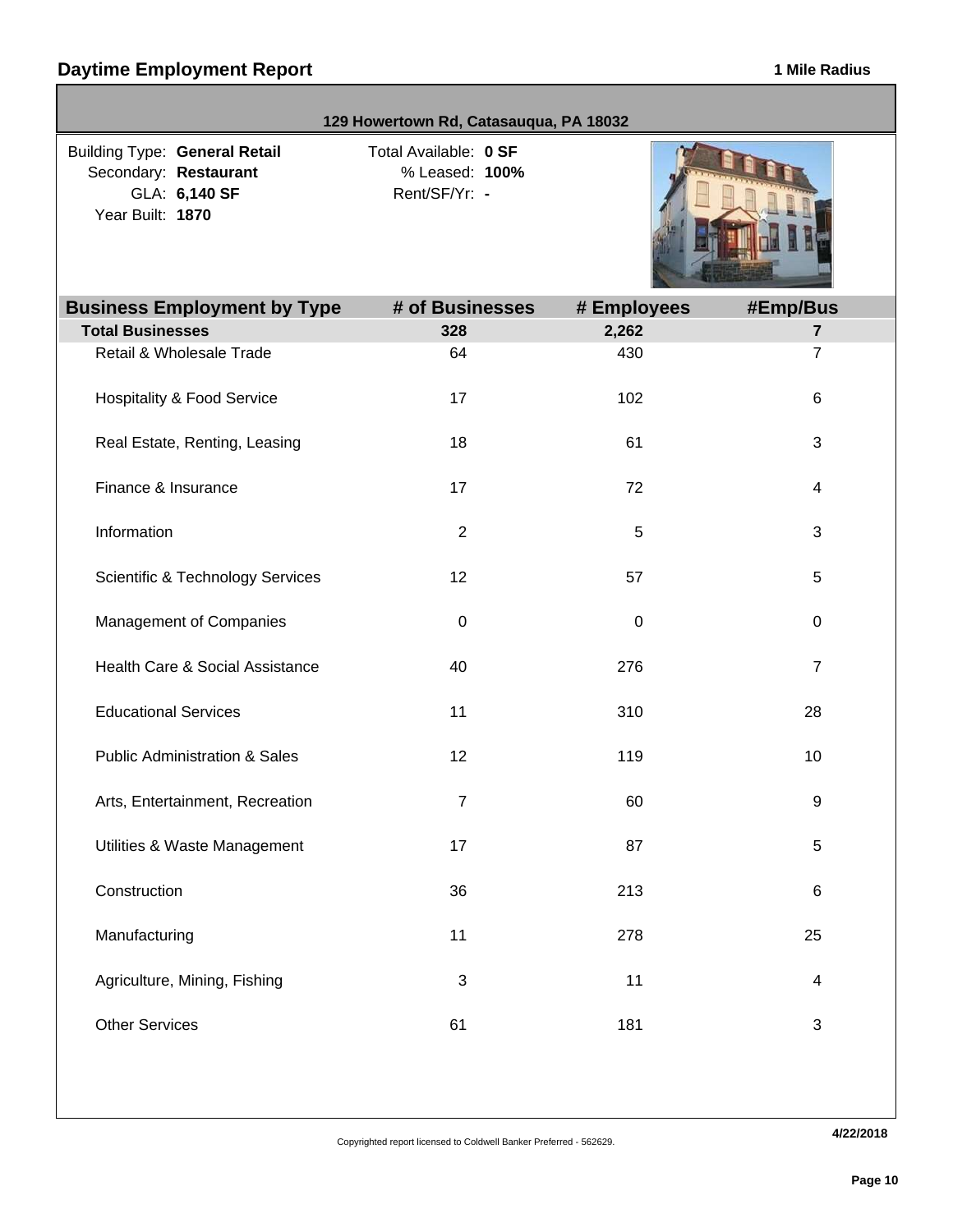#### **Demographic Market Comparison Report 1 mile radius 1 mile radius**



Copyrighted report licensed to Coldwell Banker Preferred - 562629.